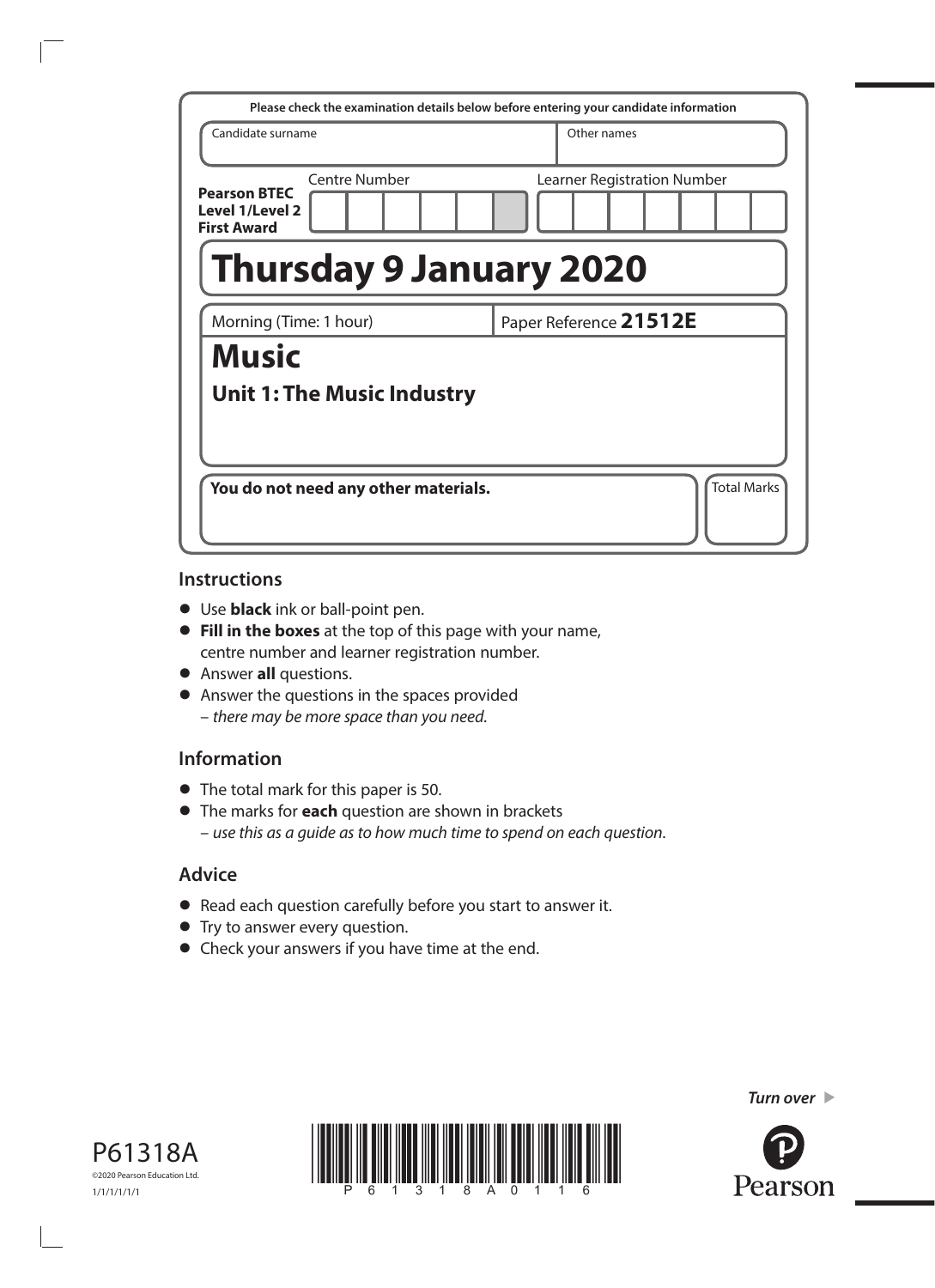| Í      |  |   |   |    |   |   |
|--------|--|---|---|----|---|---|
|        |  |   |   |    |   |   |
|        |  |   |   |    |   |   |
|        |  |   |   |    |   |   |
|        |  |   |   |    |   |   |
|        |  |   |   |    |   |   |
|        |  |   |   |    |   | ś |
|        |  |   |   | s, |   |   |
|        |  |   |   |    |   |   |
|        |  |   |   |    |   |   |
|        |  |   |   |    |   |   |
|        |  |   | ú |    |   |   |
|        |  |   |   |    |   |   |
|        |  |   |   |    |   |   |
|        |  |   |   |    |   |   |
|        |  |   |   |    | ä |   |
|        |  | ì |   |    |   |   |
|        |  |   |   |    |   |   |
|        |  |   |   |    |   |   |
|        |  | ě |   |    |   |   |
|        |  |   |   |    |   |   |
|        |  |   |   |    |   |   |
|        |  | î |   |    |   |   |
|        |  |   |   |    |   |   |
|        |  | ì |   |    |   | S |
|        |  |   |   |    |   |   |
|        |  | ì |   |    |   |   |
|        |  |   |   |    |   |   |
|        |  |   |   |    |   |   |
|        |  |   |   |    |   |   |
|        |  |   |   |    |   |   |
|        |  |   |   |    |   |   |
|        |  |   |   |    |   |   |
|        |  |   |   |    |   |   |
|        |  |   |   |    |   |   |
|        |  |   |   |    |   |   |
|        |  |   |   |    |   |   |
|        |  |   |   |    |   |   |
|        |  |   |   |    |   |   |
|        |  |   |   |    |   |   |
|        |  |   |   |    |   |   |
|        |  |   |   |    |   |   |
|        |  |   |   |    |   |   |
|        |  |   |   |    |   |   |
|        |  |   |   |    |   |   |
|        |  |   |   |    |   |   |
|        |  |   |   |    |   |   |
|        |  |   |   |    |   |   |
|        |  |   |   |    |   |   |
|        |  |   |   |    |   |   |
|        |  |   |   |    |   |   |
|        |  |   |   |    |   |   |
|        |  |   |   |    |   |   |
|        |  |   |   |    |   |   |
|        |  | í |   |    |   |   |
|        |  |   |   |    |   |   |
|        |  |   |   |    |   |   |
|        |  |   |   |    |   |   |
|        |  |   |   |    |   |   |
|        |  |   |   |    |   |   |
|        |  |   |   |    |   |   |
|        |  |   |   |    |   |   |
|        |  |   |   |    |   |   |
|        |  |   |   |    |   |   |
|        |  |   |   |    |   |   |
|        |  |   |   |    |   |   |
|        |  |   |   |    |   |   |
|        |  |   |   |    |   |   |
|        |  |   |   |    |   |   |
| i<br>S |  |   |   |    |   |   |

## **SECTION A Answer ALL questions. DOMORATION ENGINEERING** Some questions must be answered with a cross in a box  $\boxtimes$ . If you change your mind about an answer, put a line through the box  $\boxtimes$  and then mark your new answer with a cross  $\boxtimes$ . **1** Which **one** of the following organisations is responsible for delivering CDs to high street stores?  $\boxtimes$ **A** Distribution company  $\times$ **B** Hire company  $\boxtimes$ **C** Licensing company  $\times$ **D** Marketing company **(Total for Question 1 = 1 mark) 2** Which **one** of the following most typically provides services to a composer? **PONDED MELTING STATE**  $\times$ **A** Manufacturing organisation  $\boxtimes$ **B** Music venue  $\boxtimes$ **C** PRS for Music  $\times$ **D** Transport company **(Total for Question 2 = 1 mark) 3** Which **one** of the following is **not** usually a responsibility of a musical director?  $\boxtimes$ **A** Conducting the band  $\times$ **B** Hiring musicians  $\boxtimes$ **C** Leading rehearsals  $\boxtimes$ **D** Managing publicity **DO NOTIVIAL EDITORIAL SALE (Total for Question 3 = 1 mark) 4** Identify the organisation typically responsible for publicising live music events. **A** Promotion company  $\boxtimes$ **B** Publishing company  $\boxtimes$ **C** Recording company  $\boxtimes$ **D** Service company **(Total for Question 4 = 1 mark)**

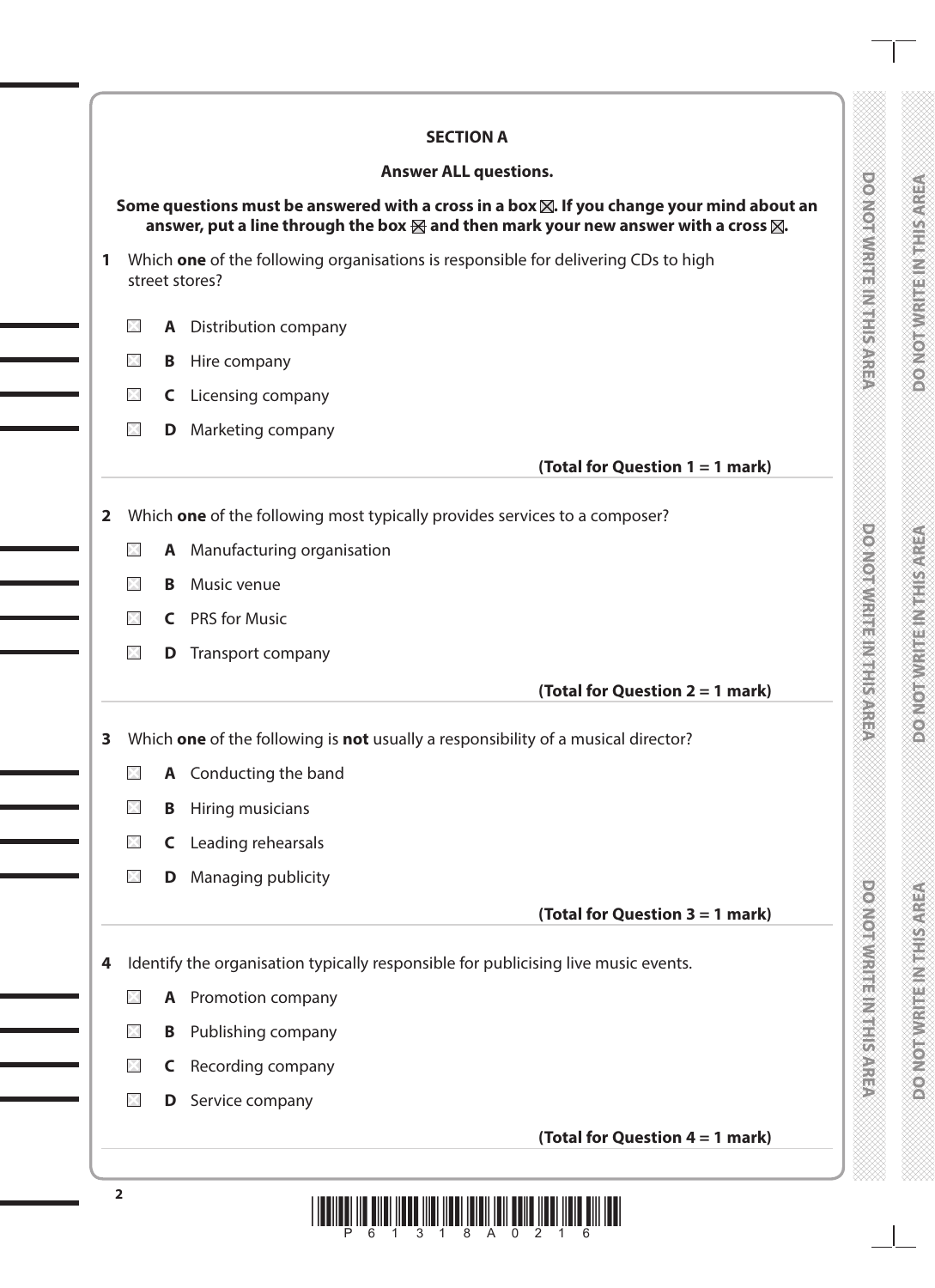|   | $\boxtimes$ |   | A Instrumental support                                                         |                                 |
|---|-------------|---|--------------------------------------------------------------------------------|---------------------------------|
|   | $\times$    | Β | Mastering engineer                                                             |                                 |
|   | $\times$    | C | Music producer                                                                 |                                 |
|   | $\boxtimes$ | D | Session musician                                                               |                                 |
|   |             |   |                                                                                | (Total for Question 5 = 1 mark) |
| 6 |             |   | Name the job role that:                                                        |                                 |
|   |             |   | repairs studio equipment                                                       |                                 |
|   | $\bullet$   |   | installs new studio equipment                                                  |                                 |
|   |             |   | provides technical support.                                                    |                                 |
|   |             |   |                                                                                |                                 |
|   |             |   |                                                                                |                                 |
|   |             |   |                                                                                | (Total for Question 6 = 1 mark) |
|   |             |   |                                                                                |                                 |
| 7 |             |   | Give one responsibility of a session musician.                                 |                                 |
|   |             |   |                                                                                |                                 |
|   |             |   |                                                                                |                                 |
|   |             |   |                                                                                | (Total for Question 7 = 1 mark) |
| 8 |             |   | Identify one job role that arranges tours for an artist in the music industry. |                                 |
|   |             |   |                                                                                |                                 |
|   |             |   |                                                                                |                                 |
|   |             |   |                                                                                |                                 |
|   |             |   |                                                                                | (Total for Question 8 = 1 mark) |
|   |             |   |                                                                                |                                 |
|   |             |   |                                                                                |                                 |
|   |             |   |                                                                                |                                 |
|   |             |   |                                                                                |                                 |
|   |             |   |                                                                                |                                 |



 $\mathbb{R}$ 

**DO NOT WRITE INTHIS AREA**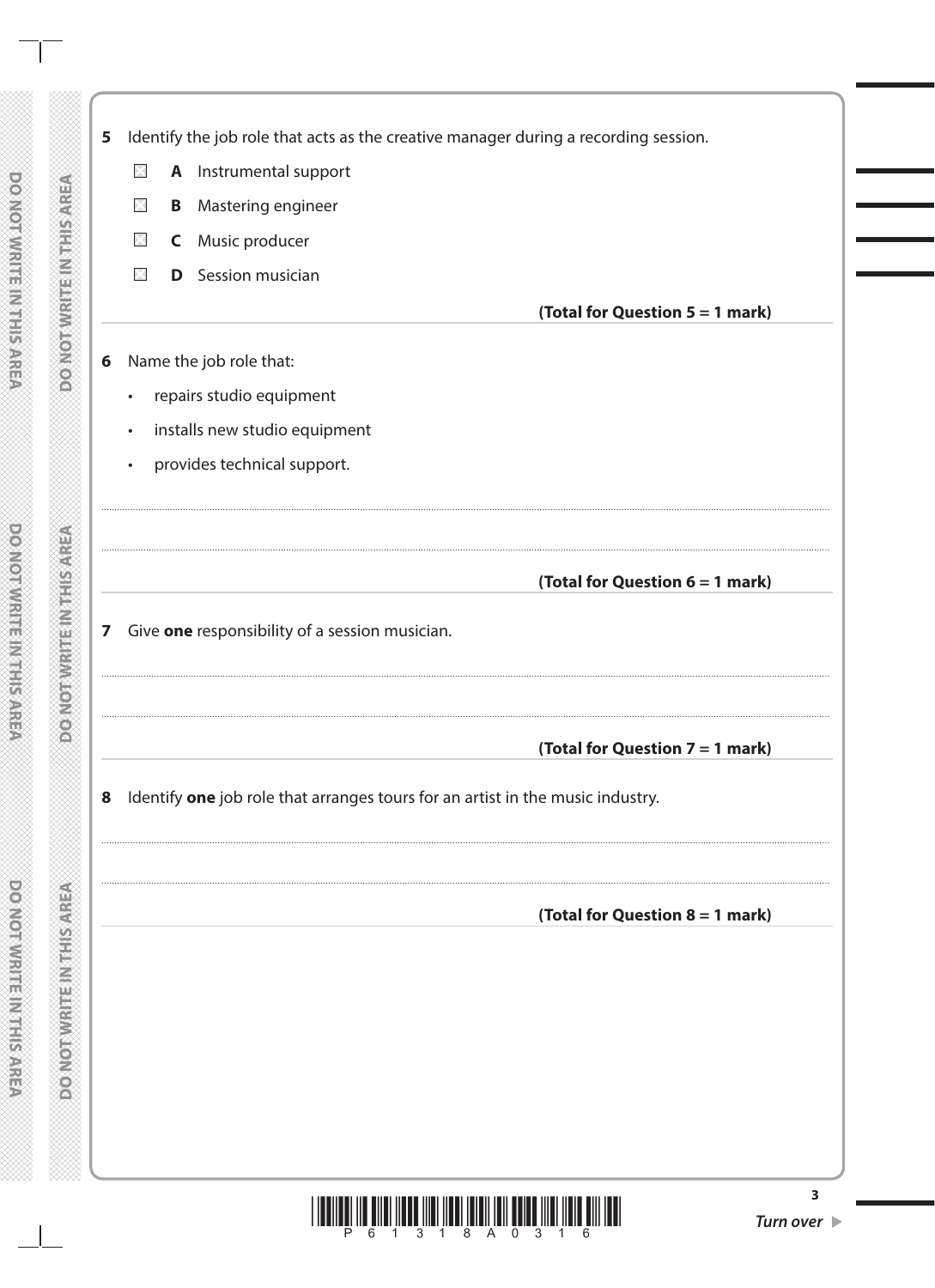| Identify two types of organisation involved in creating the publicity for a new album.<br>9                      |                                           |  |
|------------------------------------------------------------------------------------------------------------------|-------------------------------------------|--|
| (Total for Question 9 = 2 marks)                                                                                 | <b>DOMONTHEI</b><br>ar<br>M               |  |
| 10 Give two ways a union supports a musician.                                                                    |                                           |  |
| $2_{-}$<br>(Total for Question 10 = 2 marks)<br>11 Identify two ways a songwriter generates income.              | OOKO<br>ri<br>Ch<br>Ř                     |  |
| 2                                                                                                                |                                           |  |
| (Total for Question 11 = 2 marks)<br>12 Explain one reason why an artist might offer a free download of a track. | proximation of the process of the section |  |
| (Total for Question 12 = 2 marks)                                                                                |                                           |  |
| <b>TOTAL FOR SECTION A = 16 MARKS</b>                                                                            |                                           |  |

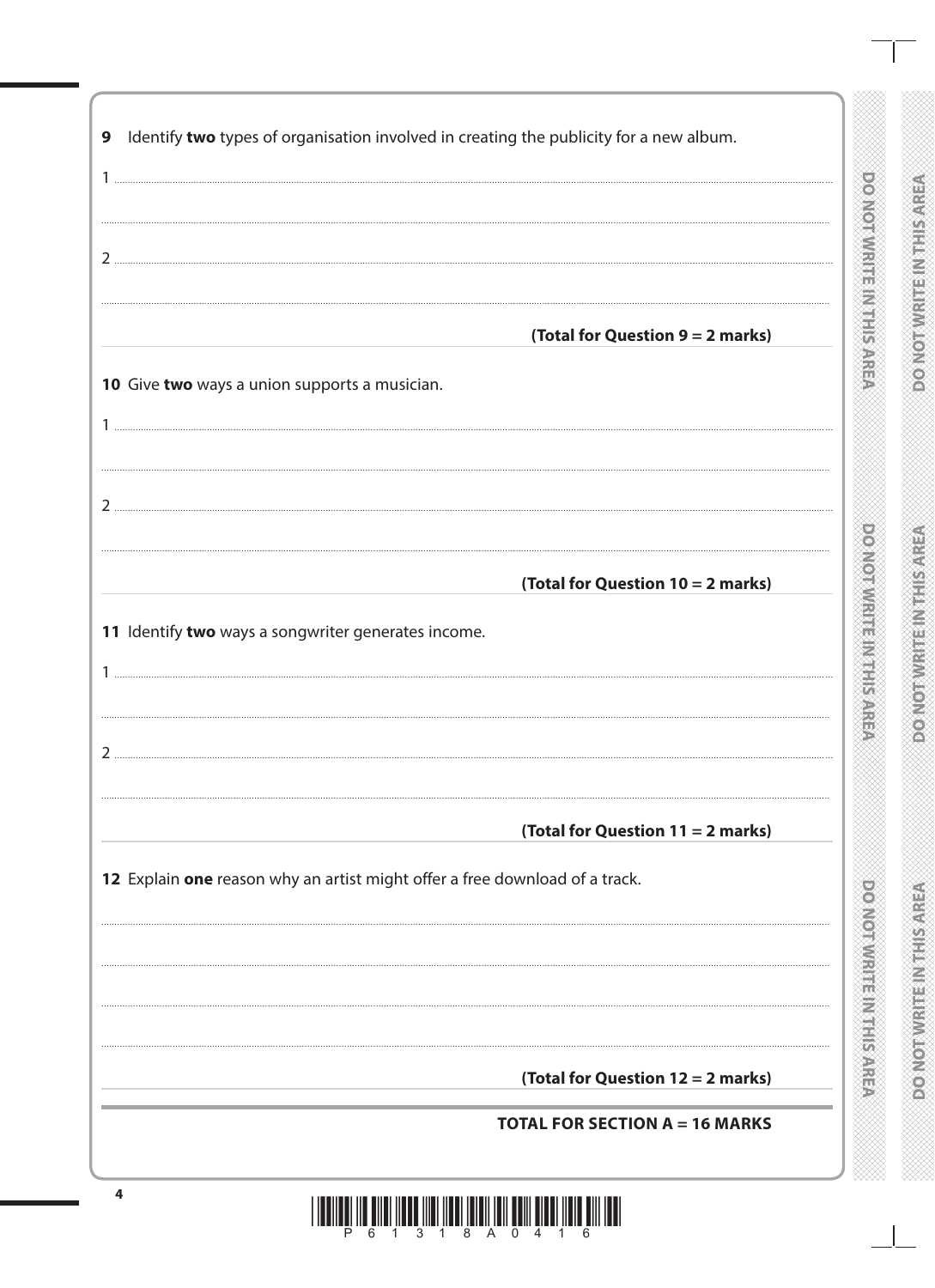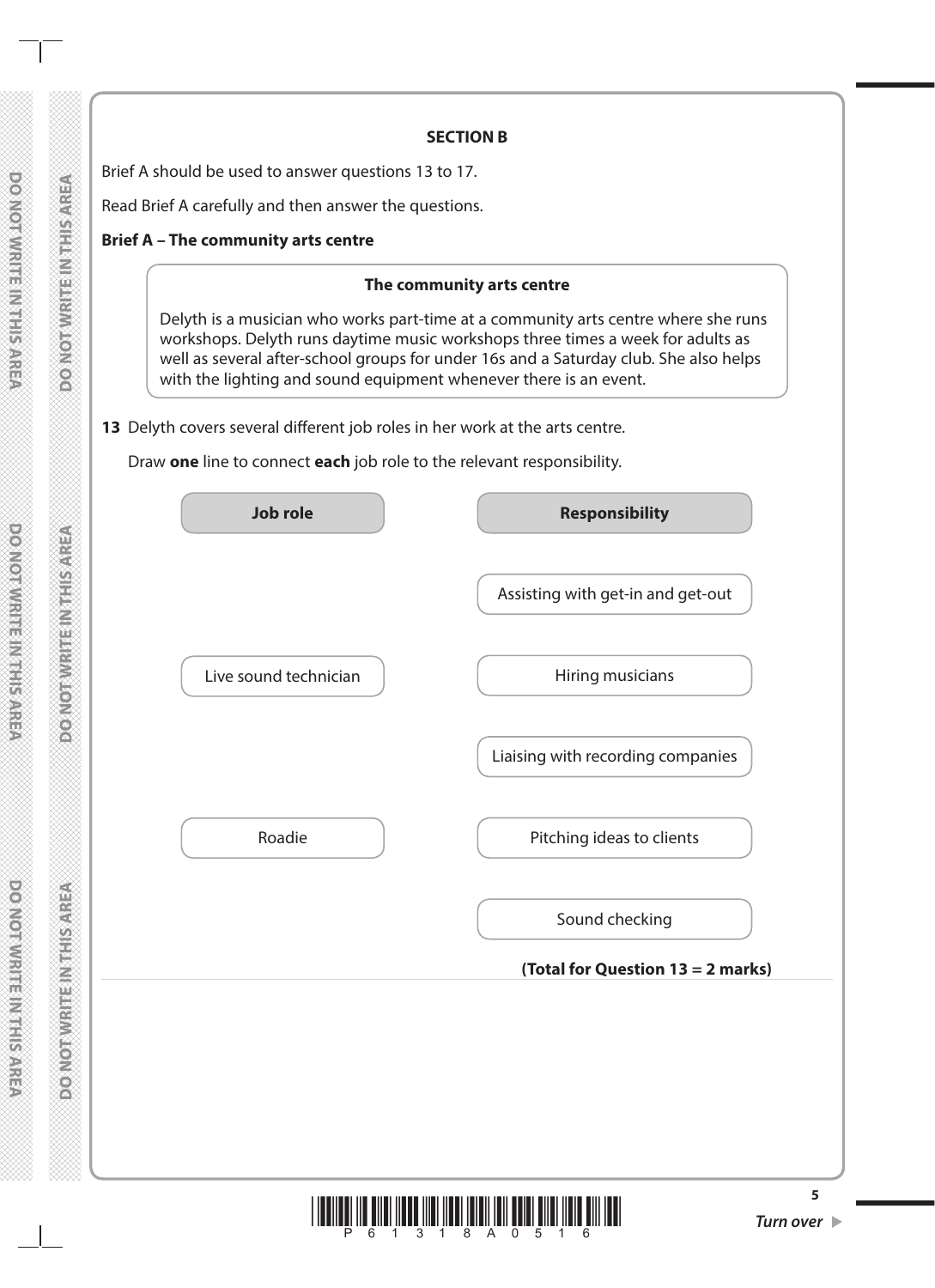# 

**DONOTWRITE IN THIS AREA** 

DONOTWRITEINTHISAREA

**DONOTWRITEINTHISAREA** 

**BLANK PAGE**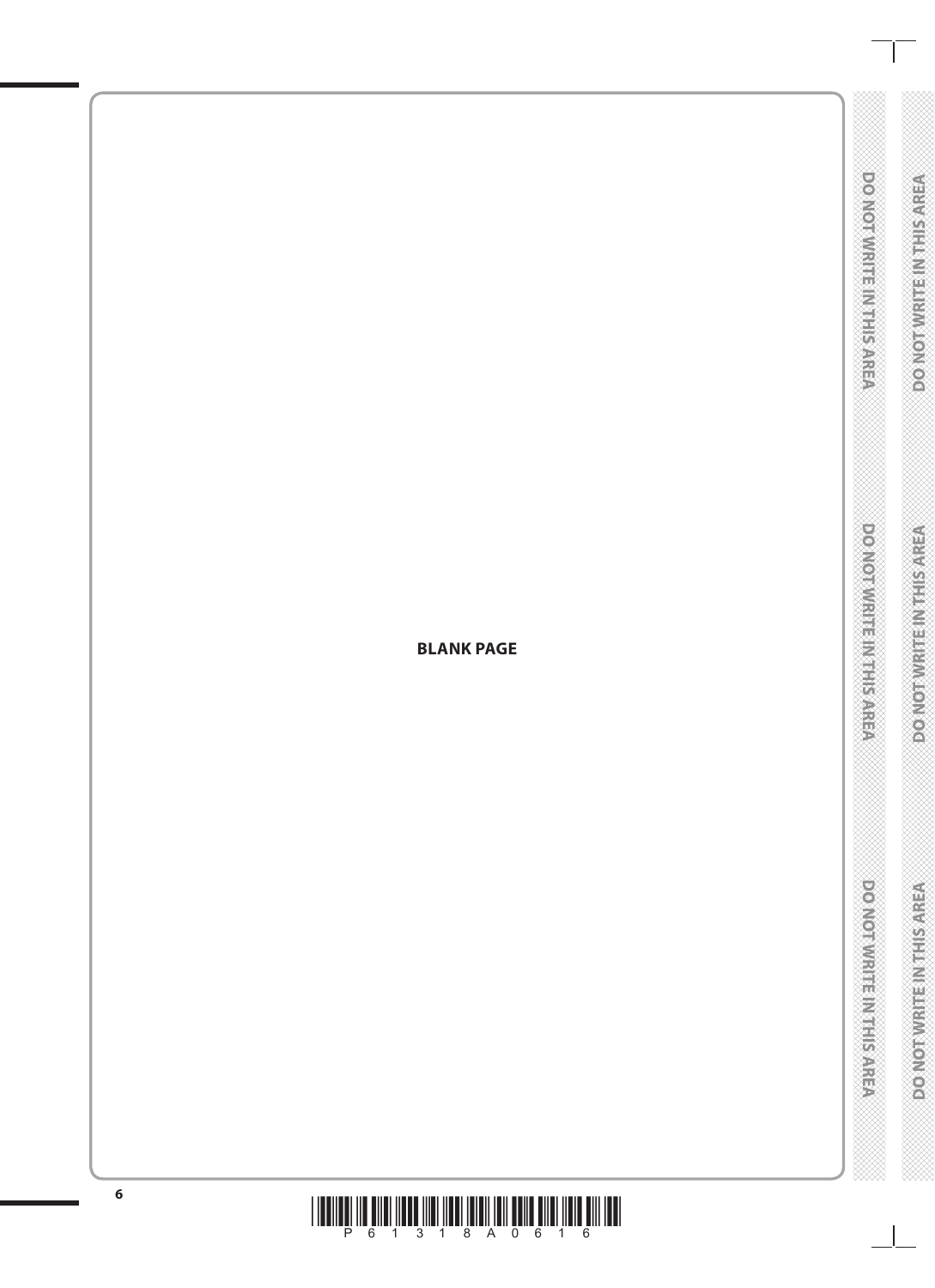14 Identify one way the community arts centre manager could raise money to cover the cost of running Delyth's workshops. **DONOTAL TELESCOPY** (Total for Question  $14 = 1$  mark) 15 Explain one task that Delyth should undertake before beginning a performance workshop. **ACTAVARIE HARRISSMEEN** (Total for Question 15 = 2 marks) 16 Explain two reasons why a community arts centre is a suitable venue for these music workshops. Ö<br>Ö G<br>E **DONOTWRIGHN** (Total for Question 16 = 4 marks)



**DONOINNRE NATH SARE!** 

**DOMOTIVIRIE: INTERNER:**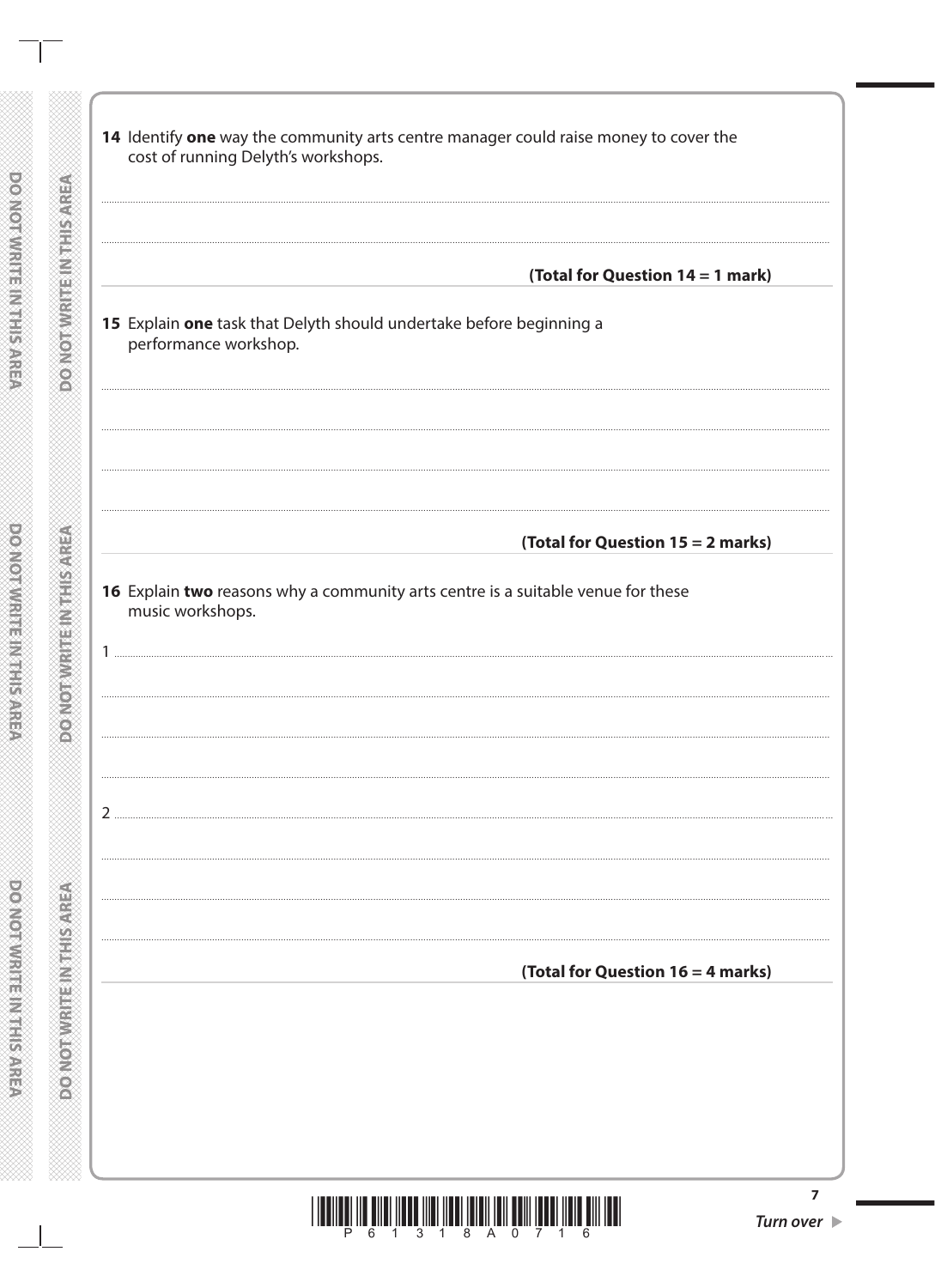| 17 Delyth has been offered a full-time job at the arts centre, which would leave less time<br>for her own creative work as a musician. |                                           |                                       |
|----------------------------------------------------------------------------------------------------------------------------------------|-------------------------------------------|---------------------------------------|
| Discuss the factors that Delyth needs to consider when deciding whether or not to<br>accept the job.                                   | <b>SEARCH CONTROL</b>                     | <b>POANOTAMINE IN THE SANTA</b>       |
|                                                                                                                                        | ラミー                                       |                                       |
|                                                                                                                                        | <b>ARTISTS</b>                            |                                       |
|                                                                                                                                        |                                           |                                       |
|                                                                                                                                        | 8<br>0                                    |                                       |
|                                                                                                                                        |                                           |                                       |
|                                                                                                                                        |                                           |                                       |
|                                                                                                                                        |                                           |                                       |
|                                                                                                                                        |                                           |                                       |
|                                                                                                                                        |                                           |                                       |
|                                                                                                                                        | <b>DOSTROIT DES RESERVES DES SURFACTS</b> | <b>RECEIVED IN A PERMIT ON A DISP</b> |
|                                                                                                                                        |                                           |                                       |
|                                                                                                                                        |                                           |                                       |
| 8                                                                                                                                      |                                           |                                       |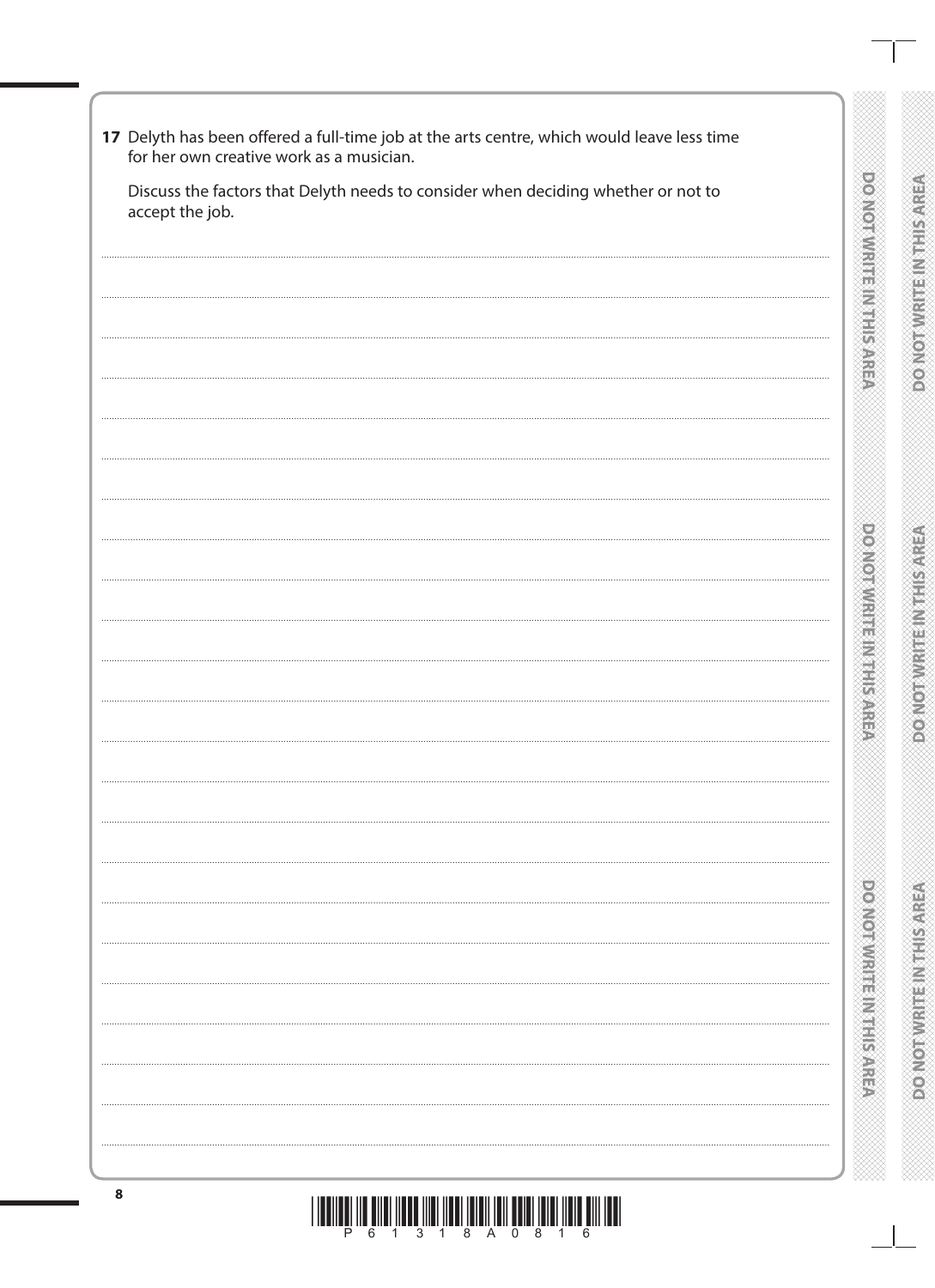| <b>DOMINIAN PROVIDED</b><br>G<br>H<br>6<br>20<br>20<br>Õ<br><b>DOMORATION STREET</b><br>É,<br>V) |  |
|--------------------------------------------------------------------------------------------------|--|
| <b>DOMORROWS IN STREET</b><br><b>WEBSTERN</b>                                                    |  |

 $\mathbb{R}$ 

 $\Box$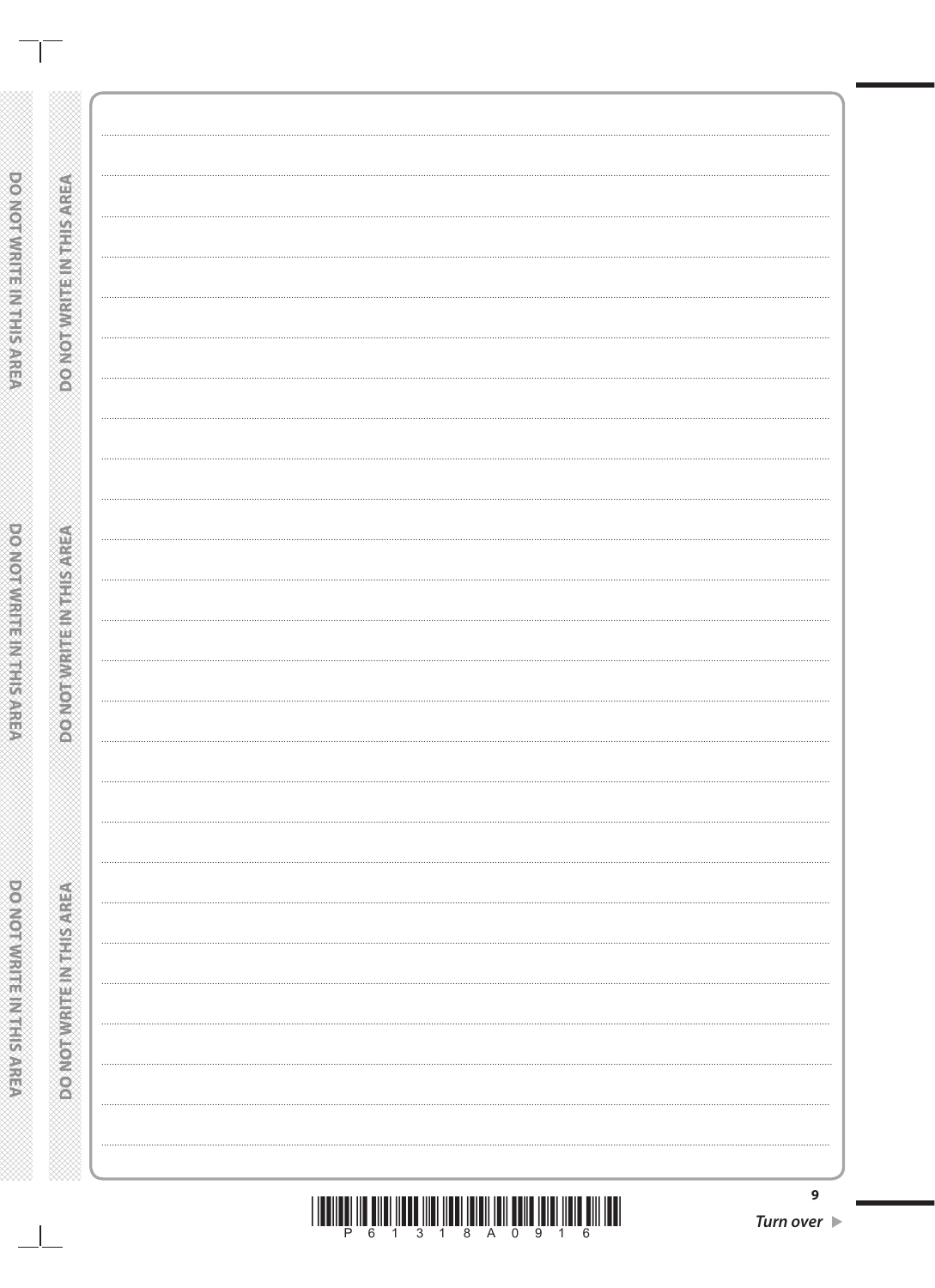DO NOTWRITE IN THIS AREA

DONOTWRITEINTHISAREA

DO NOTWRITE IN THIS AREA

(Total for Question 17 = 8 marks) **TOTAL FOR SECTION B = 17 MARKS** 

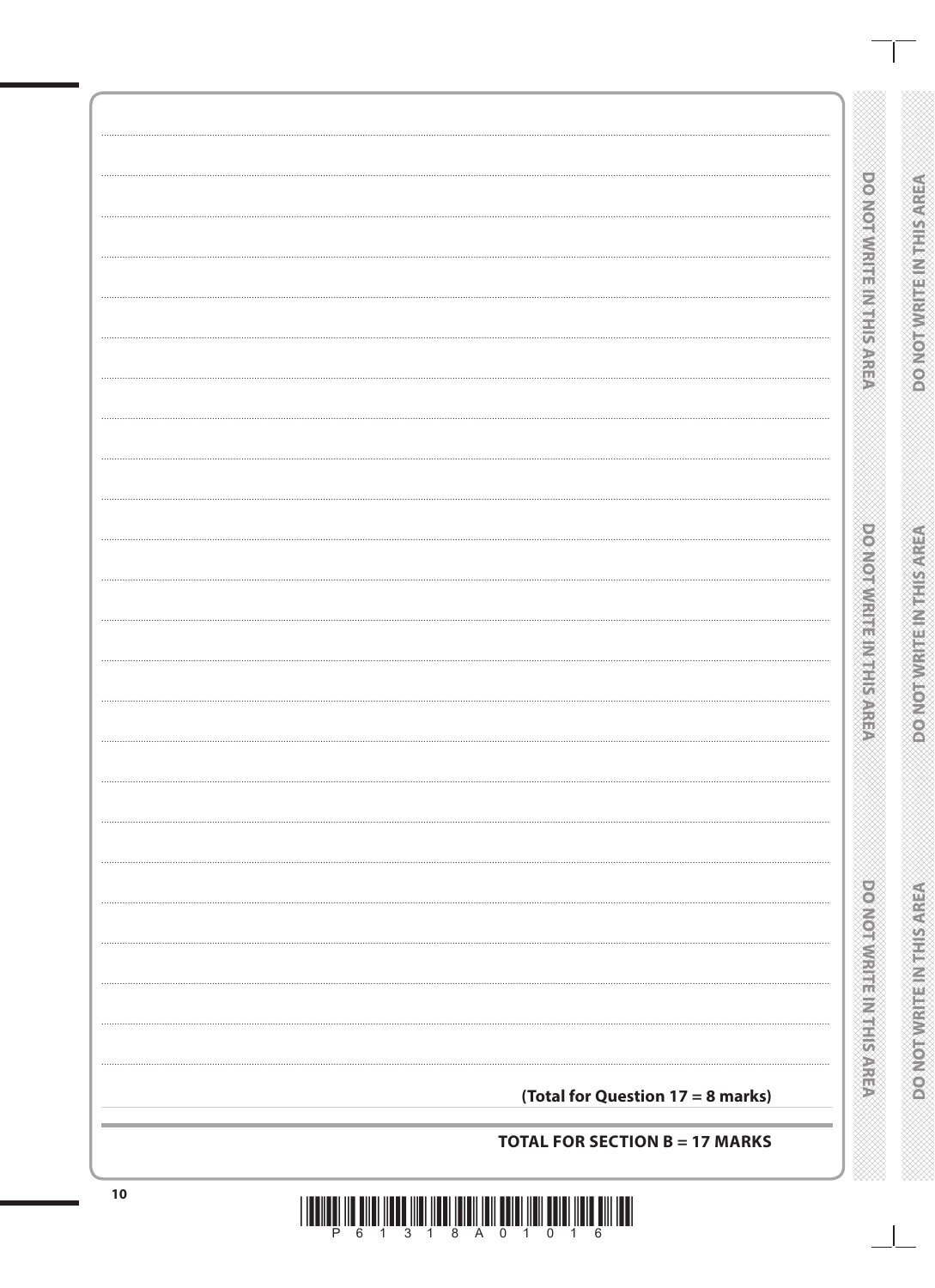#### **SECTION C**

Brief B should be used to answer questions 18 to 21.

Read Brief B carefully and then answer the questions.

## **Brief B – Music on the beach**

### **Music on the beach**

A small team of volunteers is planning a weekend music festival in the seaside resort of Chinton-on-Sea. The event is planned for the summer when more tourists will be visiting the town. The team would like to hold the festival on the beach and charge an entrance fee. The team has a small budget and is planning to include local bands, artists and music students. The event will be family-friendly and aimed at all age groups.

**18** The team has invited two professionals to attend the festival.

Identify each job role from the job description provided.

| <b>Job description</b>                                                                     | Job role |
|--------------------------------------------------------------------------------------------|----------|
| Doing research and writing a review of<br>the event for publication.                       |          |
| Attending the live event to scout for<br>talent and reporting back to a record<br>company. |          |

**(Total for Question 18 = 2 marks)**



人名日本

**POINCING MARKET BE** 

**DOATOF WRITEIN IT: ISSNRES** 

G)<br>H

**DONOTWRIGHN**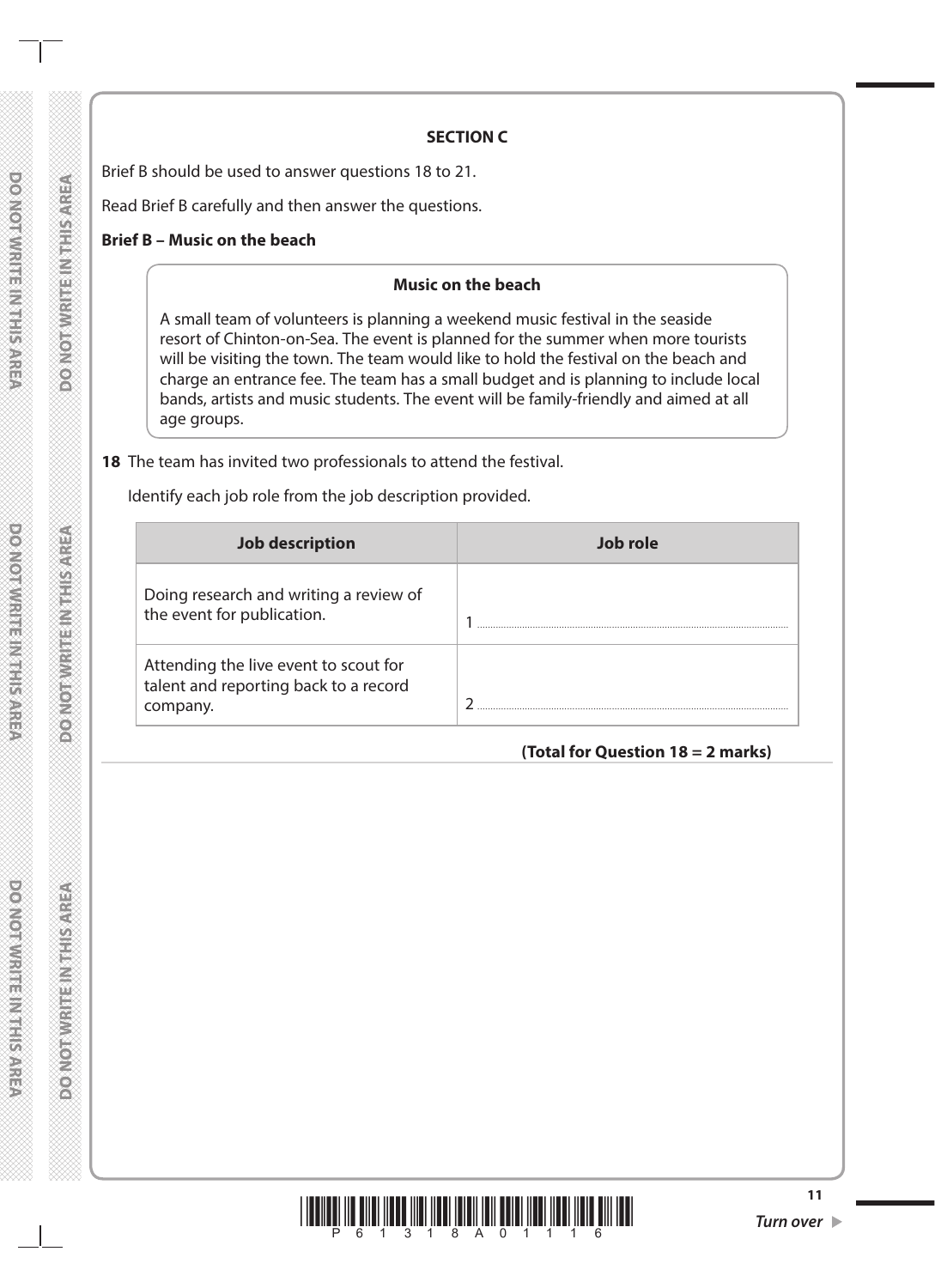| 19 Give three ways the team might find musical acts for the festival.               |  |
|-------------------------------------------------------------------------------------|--|
|                                                                                     |  |
|                                                                                     |  |
|                                                                                     |  |
|                                                                                     |  |
|                                                                                     |  |
|                                                                                     |  |
|                                                                                     |  |
| (Total for Question 19 = 3 marks)                                                   |  |
| 20 The team would like to attract a large audience to the festival.                 |  |
| Explain two ways the team could make the festival appeal to a wide range of people. |  |
|                                                                                     |  |
|                                                                                     |  |
|                                                                                     |  |
|                                                                                     |  |
|                                                                                     |  |
| $2$ .                                                                               |  |
|                                                                                     |  |
|                                                                                     |  |
|                                                                                     |  |
| (Total for Question 20 = 4 marks)                                                   |  |
|                                                                                     |  |
|                                                                                     |  |
|                                                                                     |  |
|                                                                                     |  |
|                                                                                     |  |
|                                                                                     |  |
|                                                                                     |  |
|                                                                                     |  |
| 12                                                                                  |  |

**DONOI WRITEINTHSAREA** 

**PONOTWERFINITIS AREA** 

**PO NOT WRITE IN THIS AREA** 

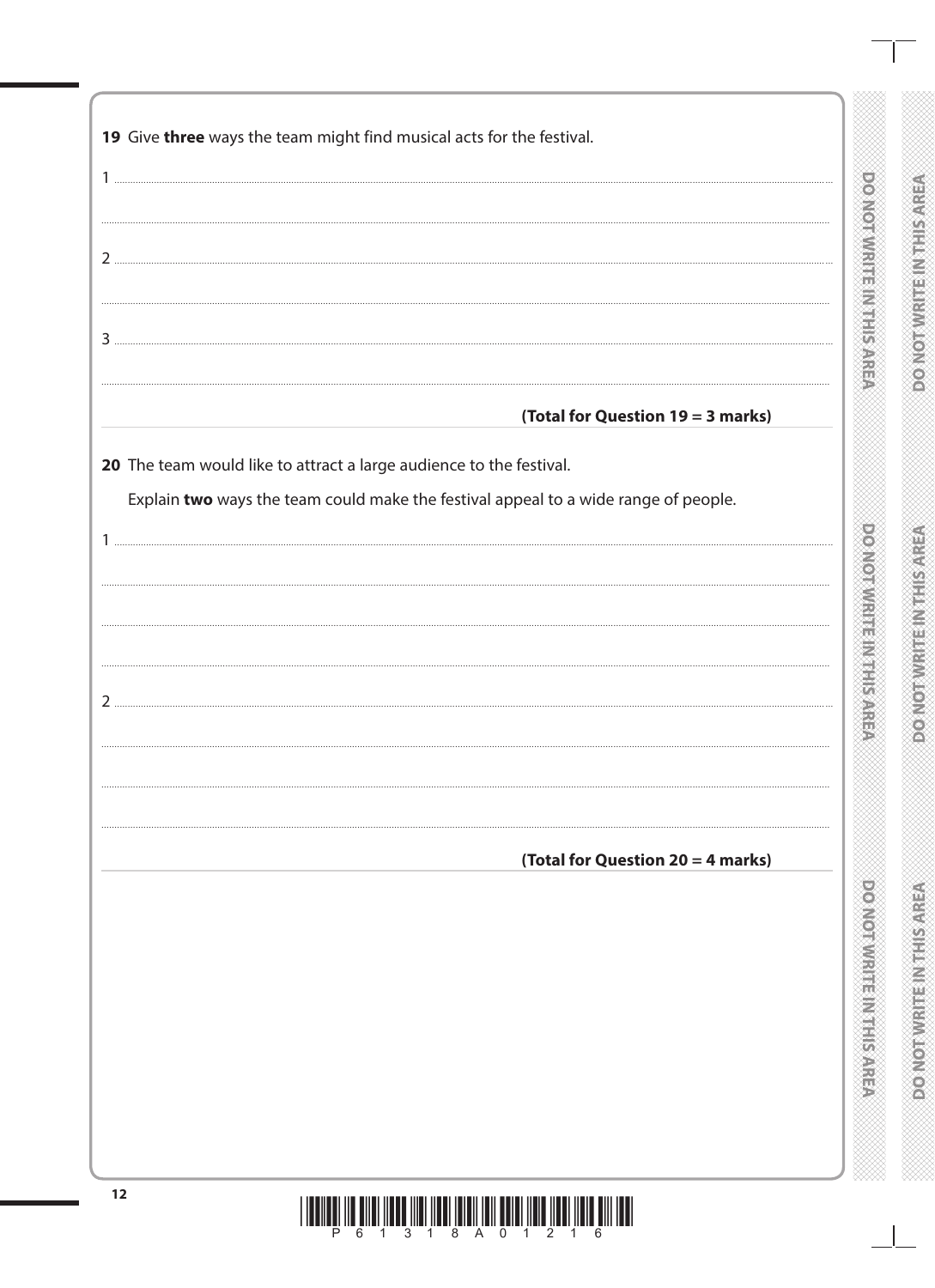| Evaluate the opportunities and challenges of each location. |                  |
|-------------------------------------------------------------|------------------|
|                                                             |                  |
|                                                             |                  |
|                                                             |                  |
|                                                             |                  |
|                                                             |                  |
|                                                             |                  |
|                                                             |                  |
|                                                             |                  |
|                                                             |                  |
|                                                             |                  |
|                                                             |                  |
|                                                             |                  |
|                                                             |                  |
|                                                             |                  |
|                                                             |                  |
|                                                             |                  |
|                                                             |                  |
|                                                             |                  |
|                                                             |                  |
|                                                             |                  |
|                                                             |                  |
|                                                             |                  |
|                                                             |                  |
|                                                             |                  |
|                                                             |                  |
|                                                             |                  |
|                                                             |                  |
|                                                             |                  |
|                                                             |                  |
|                                                             | 13               |
|                                                             | <b>Turn over</b> |

DO NOTWRITE INTHISAREA

DONOTWRITEINTHISAREA

 $\mathbb{R}^n$ 

ſ

DONOTWRITE IN THIS AREA

DONOTWRITEINTHIS AREA

DONOTWRITE INTHISAREA

DO NOT WRITE IN THIS AREA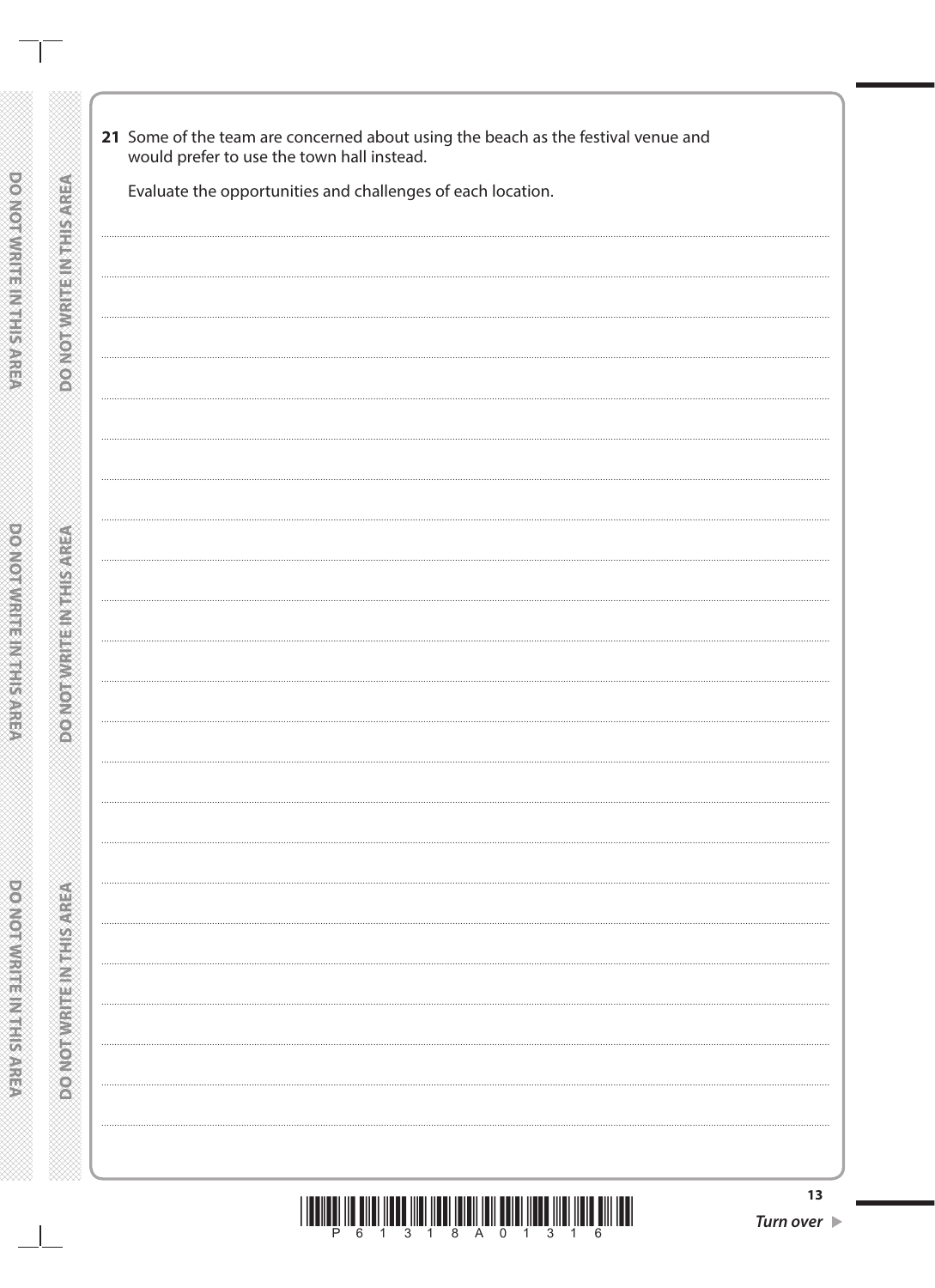| Q<br><b>More Wisheston</b><br>G<br>F<br><b>MEETHER CONSOLICIT</b><br>i<br>End<br>CONGER<br><b>MARKET AND READ</b><br><b>DOMESTIC REPORTS</b><br>E.<br>÷<br>Ź<br>6<br>Ż,<br>O<br>Q |
|-----------------------------------------------------------------------------------------------------------------------------------------------------------------------------------|
|                                                                                                                                                                                   |
|                                                                                                                                                                                   |
|                                                                                                                                                                                   |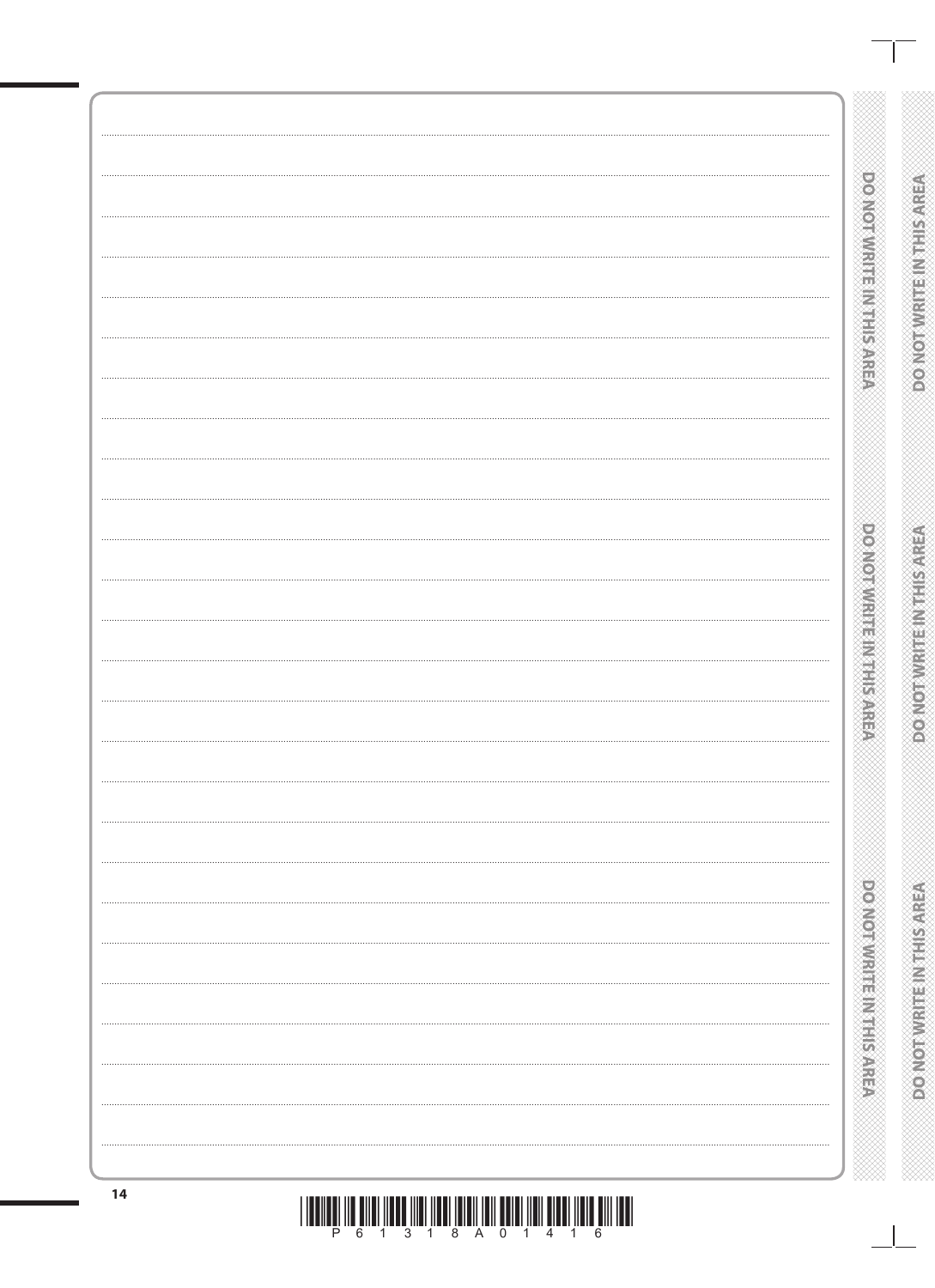| <b>Concommental Research</b>    | <b>ABSAREA</b><br><b>METHER METHODS</b> |                                                                            |
|---------------------------------|-----------------------------------------|----------------------------------------------------------------------------|
|                                 |                                         |                                                                            |
| <b>PONORMER IN THE SAME</b>     | $\circ$                                 |                                                                            |
| <b>DOMORAWRITE MARKERS AREA</b> | SAREA                                   | (Total for Question 21 = 8 marks)<br><b>TOTAL FOR SECTION C = 17 MARKS</b> |

 $\overline{\phantom{a}}$